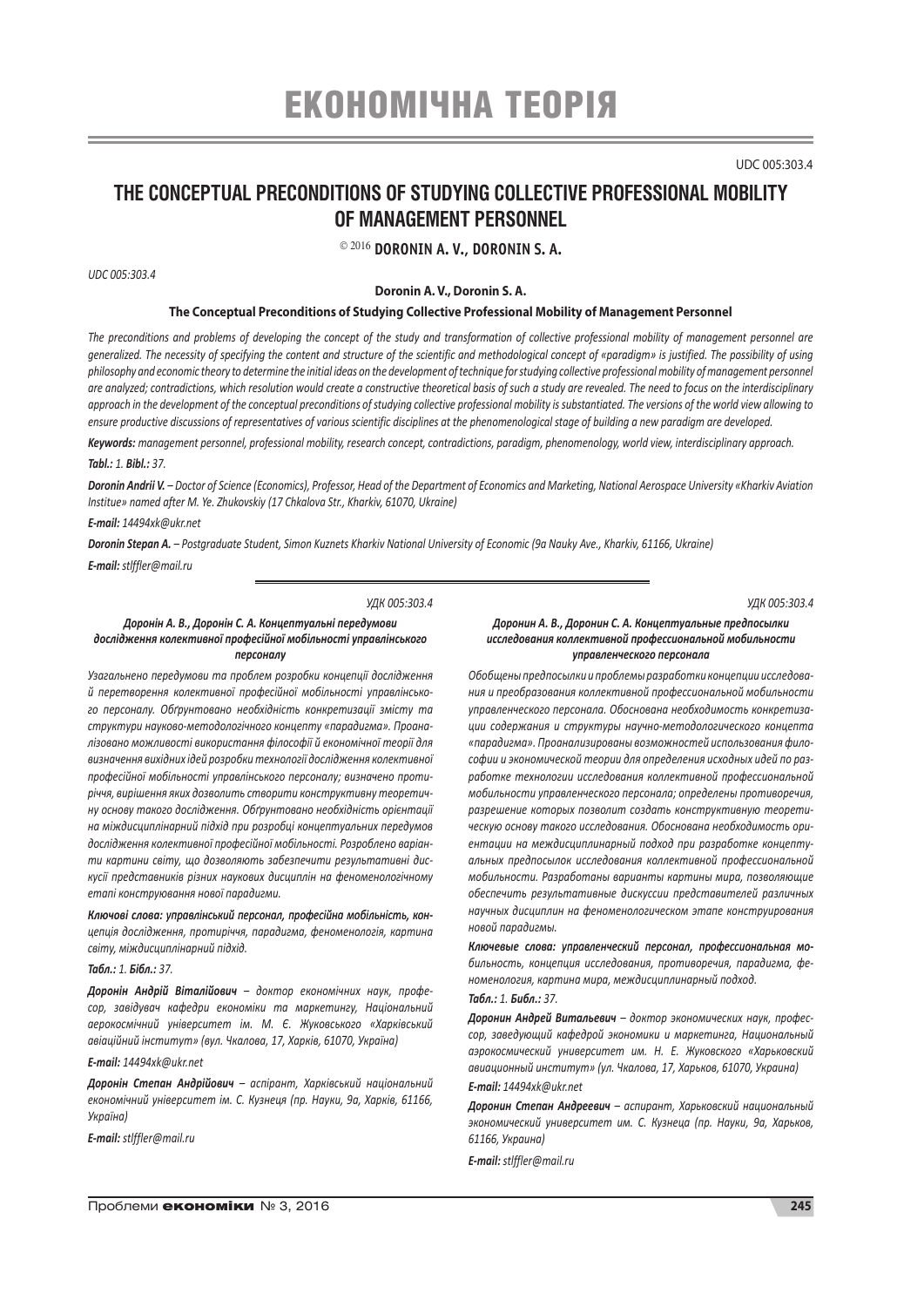**Formulation of the problem.** Professional mobility has only relatively recently appeared in view of scientists dealing with problems of management, personnel management, ensuring reliability of business entities. But it quickly became the focus of attention not only for the experts in management, but also began to attract the interest of many scientific humanitarian disciplines, which previously investigated socioeconomic activities of a man, his labor mobility, initiative and other characteristics important for maintaining the individual life and activities in the changing environment. The reason for this growth in popularity is explained by the significant increase in the number of unexpected and adverse events interfering both the habitual way of life of a man in general and his professional activity in particular.

**Analysis of recent researches and publications.** Today both well-known scholars [1–4 et al.] and young applicants of scientific degrees in different specialties [5–7 et al.] are engaged in studying professional mobility, its content, essence, functional purpose. Conferences that fully or partly deal with problems of studying and ensuring professional mobility of a man in this or that sphere of his life, indicate the need to replenish the economic science with new ideas and developments [8–10] are regularly held in Ukraine and Russia.

**Highlighting the earlier unsolved parts of the general problem.** Many publications present a detailed consideration of the history of the problem, specify the content of the concept of «professional mobility» and related concepts and categories [11; 12], analyze the experience of foreign countries [13]. There also can be noted the proofs of the need to move to studying the formation of a new type of this phenomenon outlined in the work of P. Malinowski, who defines it as transprofessionalizm – a quality of the collective worker as a collectively distributed ability to reflexively unite and organize representatives of various professions to solve complex problems. Due to their skills, capacity for reflection and thinking they can always go to the top level of perception of a critical situation, that is, to see the whole – *think globally, act locally* [14]. In parallel with these studies tendencies of defining the essence of the new emerging model of society, known as «risk society», as well as sources, conditions, consequences of its development were being formed. These studies contributed to the awareness of the need to overcome risk and crisis through development of collective professional personnel mobility [15–17]. The publications analysis showed that science has no holistic concept of not only collective professional mobility but also professional mobility of an individual person, even though it is the relevant subject of studying for many scientists. In general, the authors of the publications are convinced that the professional mobility of a person is a complex multi-component concept viewed from the standpoint of not only professional but also socio-cultural, communicative and psychological approaches. **All these approaches are complementary.** Gradually there appears an understanding of the new problem: man can not cope with the globalization of risk situations alone, only by means of team work. That is, scientific justification of professional mobility of the collective (or collective professional mobility) is needed. Such mobility can be ensured primarily by professional mobility of the collective leader and employees working in the management system. It is these circumstances that determined the choice of the theme and purpose of the study.

**The aim of the article** is to define the conceptual preconditions of developing a paradigm of studying collective professional mobility, project problems of its formation and ensuring its practical effectiveness.

**Statement of the basic material of the research.**  Remaining a critical resource of civilization, today a man simultaneously turns into its goal, the main source ensuring activities of all spheres of the radically renewing society: economics, politics, culture and science. Science, including the economic one, presents many aspects of the consideration of a man as a subject of the economic environment reflected in the relevant concepts: work force, personnel, collective, model of man. The consideration of a working person having a high potential of knowledge, skills as an «intelligent capitalist», as the owner of special unique qualities (artistic, creative, behavioral) is relatively new.

As already noted, the literature has accumulated a lot of different aspects of consideration and determination of professional mobility as a particular relevant characteristic, which received the status of a critical one providing sustainable operation and development of economic systems of different levels. But more often it is seen at the level of a person, an individual employee [1–7; 11–13].

Since there is no ready paradigm for studying collective professional mobility in management, for its creation it makes sense previously to analyze renewed ideas of sciences of higher abstraction level: economic theory and philosophy. But first it is necessary to decide on the content of such a scientific construct as a «paradigm» representing a complex of basic assumptions of a certain scientific discipline about the nature of the reality it studies.

Analysis of dictionaries, monographs using this concept allows to select or create a version of the description of the essence of this construct but almost does not give an answer to the question, what elements such system formation as paradigm consist of. Thus, for example, a modern philosopher S. Platonova defines the concept of «paradigm», but presents its structure only from the standpoint of the general level of philosophical trends: «The paradigm is understood as a stable complex of interrelated theories united by common views about the subject of research, research methods and interpretation of scientific results. It includes *ontological, epistemological, methodological, axiological component*» [18, p. 14].

A more appropriate basis for solving the problem of determining the composition of the construct «paradigm» is provided by dictionaries: «A sample or a model; a system of terms by means of which social characteristics of a phenomenon, a system is described; the original concept, the original basic principles or a minimum set of basic requirements, upon which further research, political, cultural, educational and other activities is built» [20]. «A certain theoretical approach in scientific research, a set of methodical and methodological principles, ideas, by which the researcher is guided in his practice. Paradigm is a brief description of basic terms, concepts, approaches in the explanation of the society itself and various social phenomena» [21]. From these definitions it can be assumed that the list of the paradigm elements includes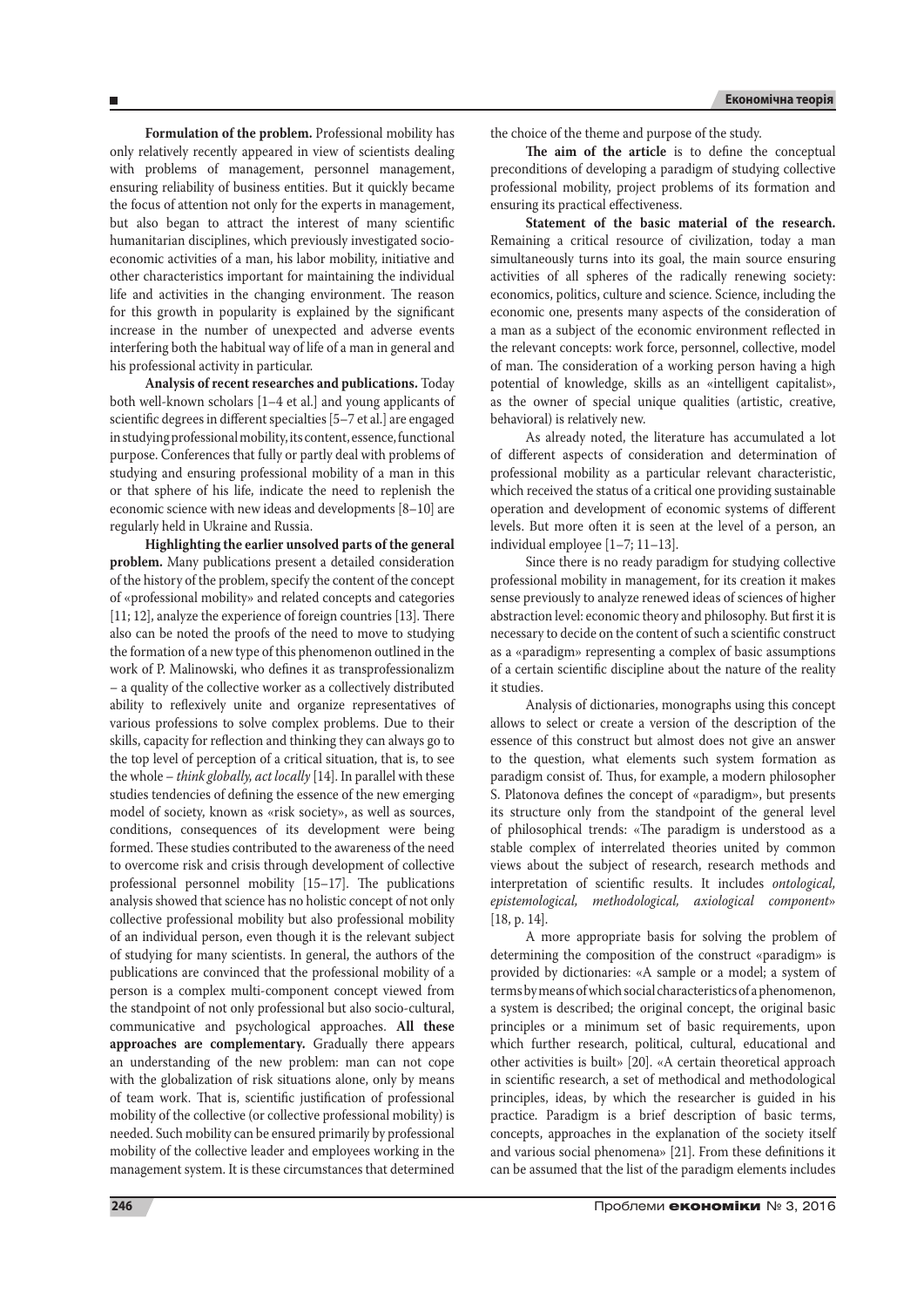terms, principles, approaches, the content of which helps to explain various methodical and methodological techniques practically used by scientists.

We can agree with the opinion of D. Shyian that the accumulated contradictions in humanitarian sciences in general and management in particular indicate the need to renew the paradigm of the latter in organic connection with updating the methodology of studying paradigms of the economic science as a whole [22].

The economic theory has never been univariate and it is not today. As for the vector of its development, today the most progressive direction is associated with recognition of the need to consider the dual nature of the human personality, which initially incorporates two principles – individualism and collectivism. It is advisable to taken this into consideration when building paradigmatic foundations of management of collective professional mobility. Such an approach will provide logical harmony of the theory and explain the necessity of its orientation toward the trend of socialization of the economic evolution of human civilization.

The official national economic science, on the provisions of which the relevant scientific degrees are awarded, is based on the model of T. Kuhn. That is, in the scientific world there actually defined and recognized scientific schools having, first of all, the history of studying the subject area; second, sound and practically proven methods and techniques for solving cognitive and practical problems; third, research findings outlined in specialized sources available for review and analysis. Publication of a certain number of the results of development of previous studies in these sources is the basis for obtaining the qualification of the Philosophy Doctor in Economics. Doctoral dissertations usually present a new concept of the enriched research subject, go beyond the normative paradigms, almost always use a significant arsenal of the latest achievements and recommendations of related scientific disciplines. They present also methodological tools for continuing researches in the context of the defended by the author and recognized by the scientific community ideas. In connection with the orientation of the national science towards the philosophy of T. Kuhn it makes sense to clarify the interpretation of the construct of «paradigm», towards which the study of collective professional mobility should be oriented.

As already noted, the review of a significant number of publications in which the term of «paradigm» is used, has shown that there is no clear understanding of the content of this concept in the scientific world. All the authors either assert their commitment to a paradigm, or note the limitation of those paradigms that do not meet the theme and purpose of their research. In the latter case the reasons for distrust to old technologies are given. They are most often explained by changes in external conditions of existence of the research subject, the changing and increasing complexity of its nature, the emergence of new tools to streamline its development. In this regard, one of the objectives of this study is identified as an attempt to compile the list of the compound elements of the construct of «paradigm» and their preliminary functions. Here it is impossible to do without philosophy – a science representing a higher than the economic science level of abstract generalization of ideas about the world. According to the

famous philosopher V. Kochanowski, researchers distinguish a specific heuristic function of philosophy in relation to scientific cognition, which is most noticeable when nominating fundamentally new theories and relationships. V. Kochanowski is convinced that philosophical studies form the identity of science, its reflexivity, develop inherent in it understanding of its capabilities and prospects, define guidelines for its future development [22, p. 37].

The conducted analysis of classical philosophical works showed that the study of the person worldview, his/her perception of the world in which he/she exists, is not devoid of controversy. Thus it is natural to agree that philosophy is a structurally complex systems science, in which individual components can be identified. But many philosophers have their own adequate original individual idea of the structure of their science. For example, in its composition there almost always included such substructures as ontology, epistemology, epistemology, axiology. But some of them equate the areas of epistemology and epistemology, others defend the point of view of the inadmissibility of their equating, others give a rather extensive list of philosophy structures, which comprises sociology, logic, ethics, aesthetics [24, p.13].

There appeared and is already widely used a new approach to building a model of knowing the world – the phenomenological one. The relevance of phenomenology in relation to management sciences is highlighted by V. Wittich. The author sees limitation of the existing theories in the fact that within them the subject distances itself from the object taking up a position an outside observer. To obtain «objectively true» knowledge he learns it through the «prism» of this or that theory, builds a mathematical model, after experimenting with which receives the problem solution [25, p. 6182]. The phenomenological approach is opposed to such narrowly focused vision of the problem object, distorted under the influence of the existing rules of individual disciplines. This approach considers the knowing subject as the one, who awares himself «inside» the problem situation, formulating its meaning with consideration to the vision of other subjects, also awaring themselves in this situation. Under certain conditions such a vision is more objective than that built according to strict rules of a certain scientific discipline. However, so far phenomenology as a relevant construct of philosophy is found only in the informal dictionary of Wikipedia and in one of the available for analysis textbooks on philosophy [24].

Of course, such a complex science, as philosophy, could not specialize in the subject chosen to be the studied by scientific disciplines. In this context there emerged the following areas: philosophy of natural science, philosophy of physics, philosophy of economics, philosophy of science and many others. In light of the research subject in this case it makes sense to analyze the schools of philosophy of science. The need for such positioning of the scientist is claimed by many economists (eg, [26; 27]). There is quite a wide variety of philosophical models of scientific research in the science of management, but most of the specialists in this field analyze the models by K. Popper, I. Lakatos, P. Feyerabend, T. Kuhn. Here it is possible to agree with the arguments presented, for example, in [27]. But the author did not provide the necessity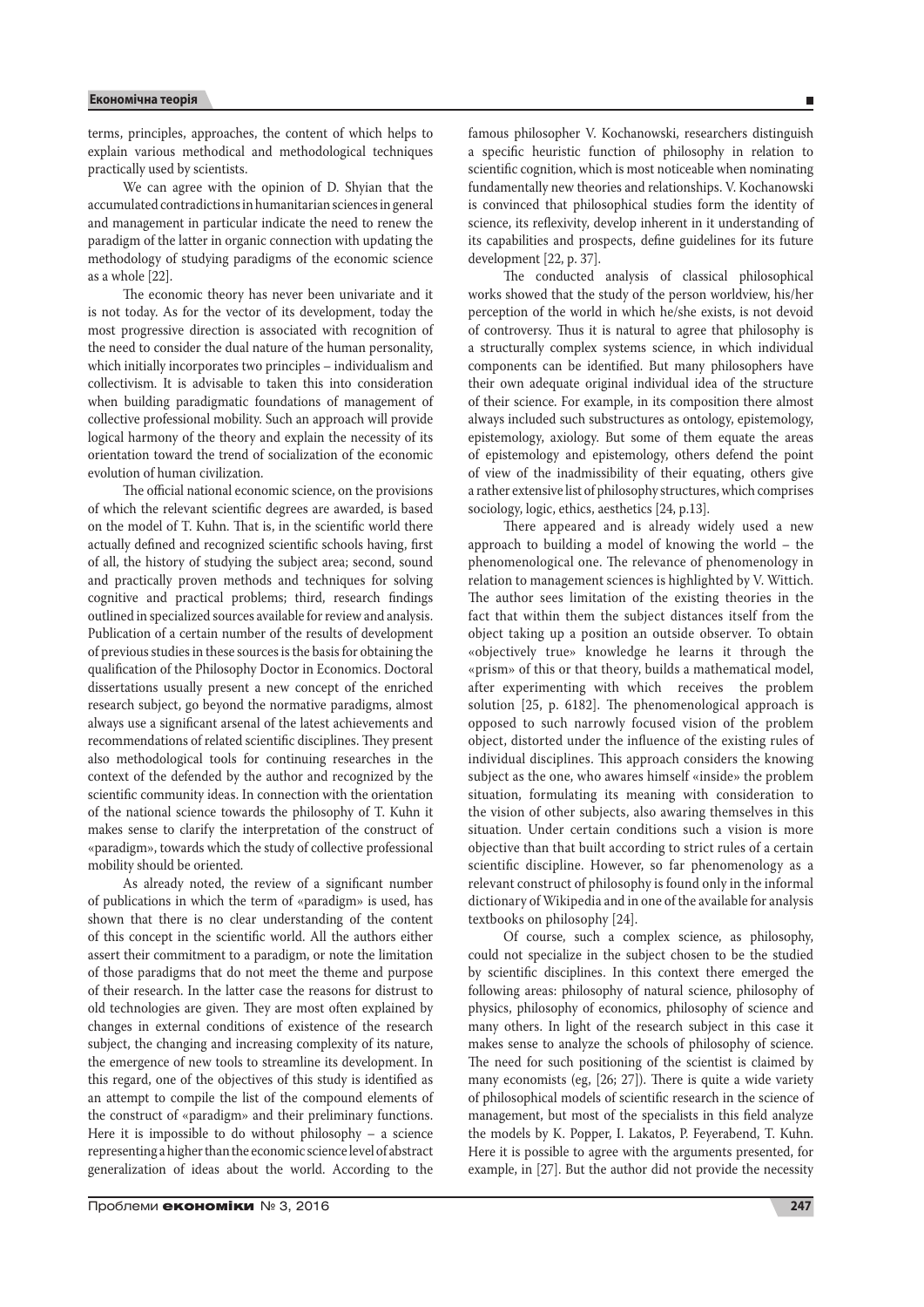of using phenomenology techniques in the development of management science to remove the contradictions in combining models of the philosophy of science. In some of their publications the authors of the article generalized the need to introduce the construct of «socio-cultural paradigm» or «culturedigm», monographic approach to the development of a set of science-based techniques in studying unique situations of practice and science [28; 29]. These publications justified the practicability of checking the legitimacy of using in management such a structure as science-practice, which was proposed by G. Soros. That is, it can be considered appropriate to develop a model of studying collective professional mobility at the level of not only logical but also intuitive perception of non-standard situation, ordered according to the model of the researcher.

Using the conclusions and recommendations of economic theory, it is possible to make some more additions to the technique of studying collective professional mobility. Thus, the analysis of the evolution of this science has shown that its first achievements oriented toward methods of natural sciences, which provided in due time high results, gradually lost their relevance. The main reason for this was that in the first models of the economic science a living person in the economic system was equated by his nature and methods of transformation to the rest of the material and financial resources. It could be possible to ignore the spiritual state of personnel at the first stages of development of the capitalist economic model under the influence of scientific and technical progress. The bureaucratic control mechanisms, administrative and economic incentives to ensure productivity worked successfully. However, the density of information and its availability made decisions taken under conditions of extreme volatility in the economic activity unreliable. The economic theory has started enriching itself with the knowledge of other sciences of humanistic profile. The first works of Nobel laureates, non-economists, in economics that received recognition were related to information support of economy, psychological and social factors and conditions of decision-making. Recognizing the new direction of science perfection many scientists remembered that the genius A. Smith published his monograph «The Theory of Moral Sentiments» first, and only then –«The Wealth of Nations». The representatives of economic science began also to perceive in a new light the models of distributed collaboration and collaborative distribution of labor cooperation, archetypes proposed by E. Durkheim [30, p. 19].Such specific areas of science as economic sociology, economic psychology, organizational behavior, leadership theory very closely approached the subject area of economics. Too detailed specialization that in due time provided a deep dive into a particular aspect of the nature of the science subject ceased to give constructive responses to practical problems.

There appeared and proved themselves economic dissertations on the intersection of disciplines. Taking into account the views of scientists working in the field of phenomenological model of worldview, it is natural to assume that it is advisable to build the study of collective professional mobility using a multidisciplinary, phenomenological research concept. «The phenomenological approach does not contradict the classical theory of management aimed at problem solving; it does not allow the prevalence of target rationality over its higher forms – value and sense one«[25, p. 6182]. «When addressing the problems of the social order, phenomenology becomes a kind of strategy of the study, which creates a model of «contextually» working consciousness on the basis of principally contemplative attitude to real processes of knowledge and practice», A. Parfenov believes [31, p. 34].

In our opinion, components of the pre-paradigmatic structure having a chance of being accepted by the scientific community can be determined by analysis of those points of novelty that are offered in dissertations on studies of a man in various spheres of his life and activity. The list of elements of the future paradigm can include: the main idea, the conceptual and categorical apparatus, principles of research, hypothesis, research methods; ways of conceptualization, operationalization of the main components on the topic; tools of gathering information, processing the results, building models, practical testing of technologies of reality transformation, etc.

The orientation at determining the methodology of studying professional mobility towards the idea of economic theory is no less complicated than the orientation toward recommendations of philosophers. The point is that the subject area of this science has changed quite considerably and requires radical ideas concerning the theory transformation. This problem has been spoken about and disputed by scientists for a long time. So, as early as in 1997 it was announced by a famous economist, academician V. Polterovich [32]. In 2014 there was published a monograph by Yu. Zaloznovoy [33], in which the author gives reasons for the need to update the methodological principles of the economic science to overcome the modern crisis of humanity, gives justification of the reasons of unconstructiveness of economic studies, determines the specificity of the contemporary socio-economic development in the format of post-nonclassical human-dimension science. New ideas of renewal of the economic science are presented and convincingly reasoned by Yu. Shvetsov [34; 35]. An attempted to state a point of view at the original, ontological foundations of the economic theory from the position of recognizing the dual nature of the human person, which combines two principles – individualism and collectivism, was made by the academician Yu. Knyazev [36]. In 2016 at the section «Methodological problems of the economic science» of the International Scientific Conference on Economic and Social Development it was concluded: «The appeal of economists, historians and methodologists of the economic thought to the philosophical theories and concepts allows a critical look at what is happening inside the disciplinary area, resolve old tasks and ask new questions» [10, p. 151].

The following results of the conference could be considered important: first, the conclusion about the necessity of complicating the model of human in the economic science; second, an increase in attention to solving the problems of practical application of science findings. The proposal to expand the scientific techniques of the economic science by organizing interdisciplinary studies had a constructive nature. A weak point of the modern economic science is its traditional focus on building models of equilibrium states of market relations. Attention should be paid to nonlinearity of the socio-economic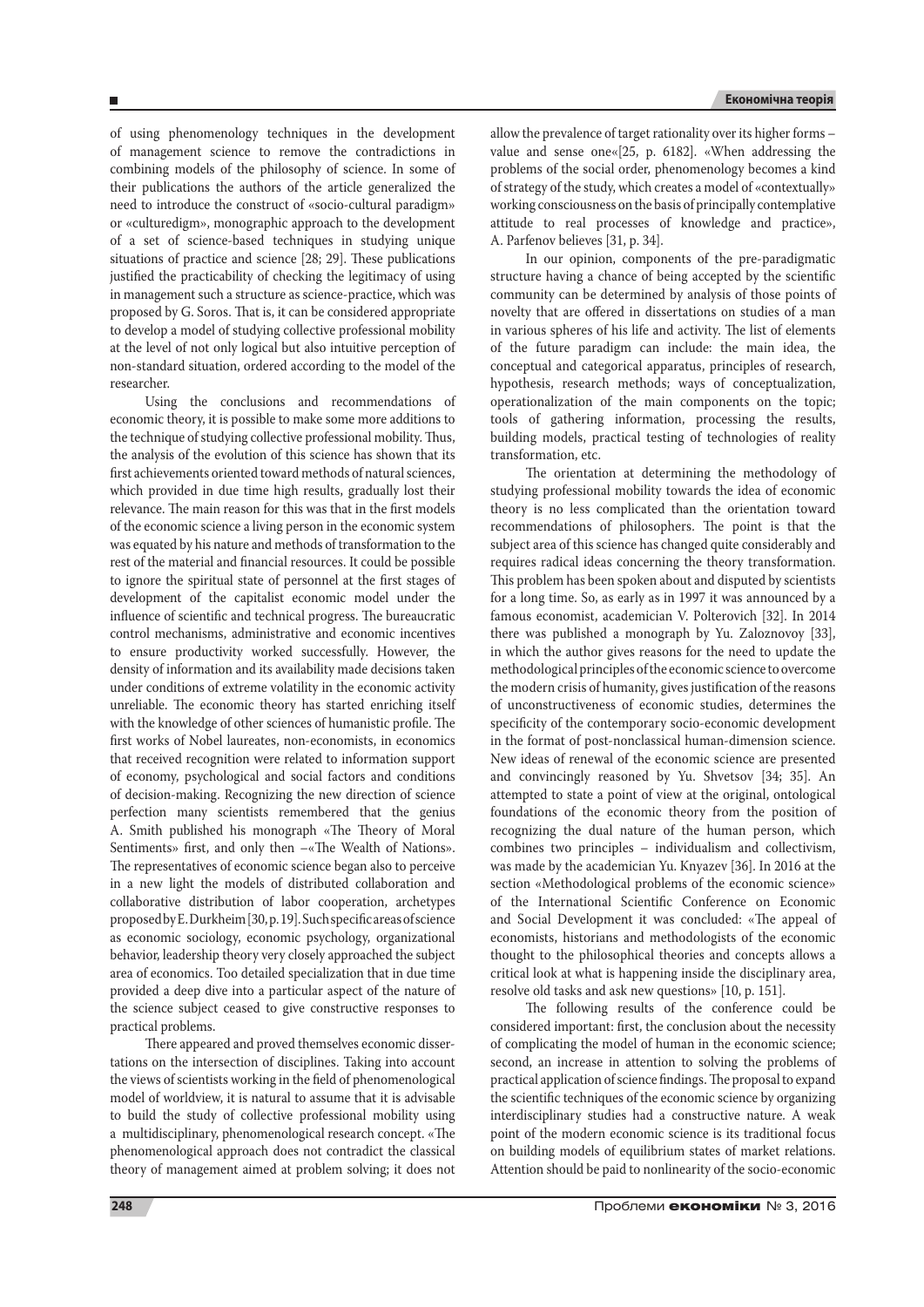# **Економічна теорія**

processes generated by informatization and intellectualization of the economic sphere.

The generalization of the literature on the above mentioned problems revealed the absence of proposals for resolving the following contradictions hindering the further progress in the creation of a mechanism of developing collective professional mobility of management personnel at the level of business organizations:

- 1. Between the increase in the number of unique critical situations in the enterprise operation and the lack of science-based technologies and ways of organizing fast adequate responses to them.
- 2. Between the need for intensive development of highly professional total workforce of the labor collective and the lack of rules for organization of such development.
- 3. Between the increasing role of the social component in the socio-economic potential of the collective and the lack of maintenance of its quality dynamics.
- 4. Between the need for development of professional mobility of the collective and the lack of justification of its characteristics as well as factors affecting it and methods of quantitative and qualitative evaluation.
- 5. Between the need for management of collective professional mobility and the lack of techniques of such management.
- 6. Between the need for development of the competence of professionals involved in formation of professional mobility and the lack of methodological support of such development.

These contradictions can be resolved by means of organization of multidisciplinary conferences, where representatives of various scientific disciplines will create a common conceptual model for studying such multiparametric phenomenon as collective professional mobility. To ensure constructive discussions at such conferences, it is advisable to use the model of «world view». The idea of its acceptable variant as a list of key terms is presented in the textbook by P. Alekseev, A. Panin [37, p. 17]. When creating theoretical approaches to new management it is appropriate to provide, first, the use of the new theory in relation to any level of the organization and, second, its combination with the tools of the respective management mechanism. Using the variant of the worldview presented by P. Alekseev and A. Panin and given the major constructive trends in philosophy, we will present concepts that reflect the content of the worldview for studying collective professional personnel mobility in Table 1.

**Table 1**

| The coordinates of the worldview of studying collective professional personnel mobility |                                |                   |                     |                  |
|-----------------------------------------------------------------------------------------|--------------------------------|-------------------|---------------------|------------------|
|                                                                                         | <b>Ontology</b>                |                   |                     |                  |
| <b>Epistemology</b>                                                                     | <b>Levels of consideration</b> |                   |                     |                  |
|                                                                                         | <b>Employee</b>                | Group             | <b>Organization</b> | <b>Mechanism</b> |
| Time                                                                                    | Behavior                       | <b>Timeliness</b> | Mobility            | Influence        |
| Quality                                                                                 | Competence                     | Interaction       | Professionalism     | Leadership       |
| Sense                                                                                   | <b>Needs</b>                   | Harmony           | Capital             | Communications   |
|                                                                                         | <b>Axiology</b>                |                   |                     |                  |
| <b>Epistemology</b>                                                                     | <b>Levels of consideration</b> |                   |                     |                  |
|                                                                                         | <b>Employee</b>                | Group             | <b>Organization</b> | <b>Mechanism</b> |
| Time                                                                                    | Recreation                     | Speed             | Cycle               | Harmonization    |
| Quality                                                                                 | Recognition                    | Trust             | Reliability         | Culture          |
| Sense                                                                                   | <b>Needs</b>                   | Tolerance         | Profitability       | Communication    |

To develop appropriate conceptual frameworks to resolve the contradictions it is advisable to use the achievements obtained in relevant sciences:

- economics to compile a list of elements of the economic component of professional mobility;
- sociology to compile a list of elements of the social component, methods of collecting information about it;
- economic sociology to compile a list of socio-economic components of the potential, methods of collecting information about them;
- management to select the instruments of influence on the social-economic potential of the profession, methods of collecting information about it;
- statistics and mathematical statistics to select valid methods for the quantitative measuring of

professional mobility determining its factors and creation of qualitatively-quantitative factor-criterion models

**Conclusions.** The actualization of the problem of studying professional mobility of economic entities' personnel is caused by acceleration in the pace of changes in the business environment and their unpredictability. It is the high professional potential of the personnel that can become an important source of the adoption of non-standard reactions to non-standard critical situations in the enterprise operation. The solution of many critical problems at diagnosing the level of the employee professional mobility and factors that determine the development of its potential are present in the available publications of representatives of various scientific disciplines. However, on the one hand, a holistic concept of working with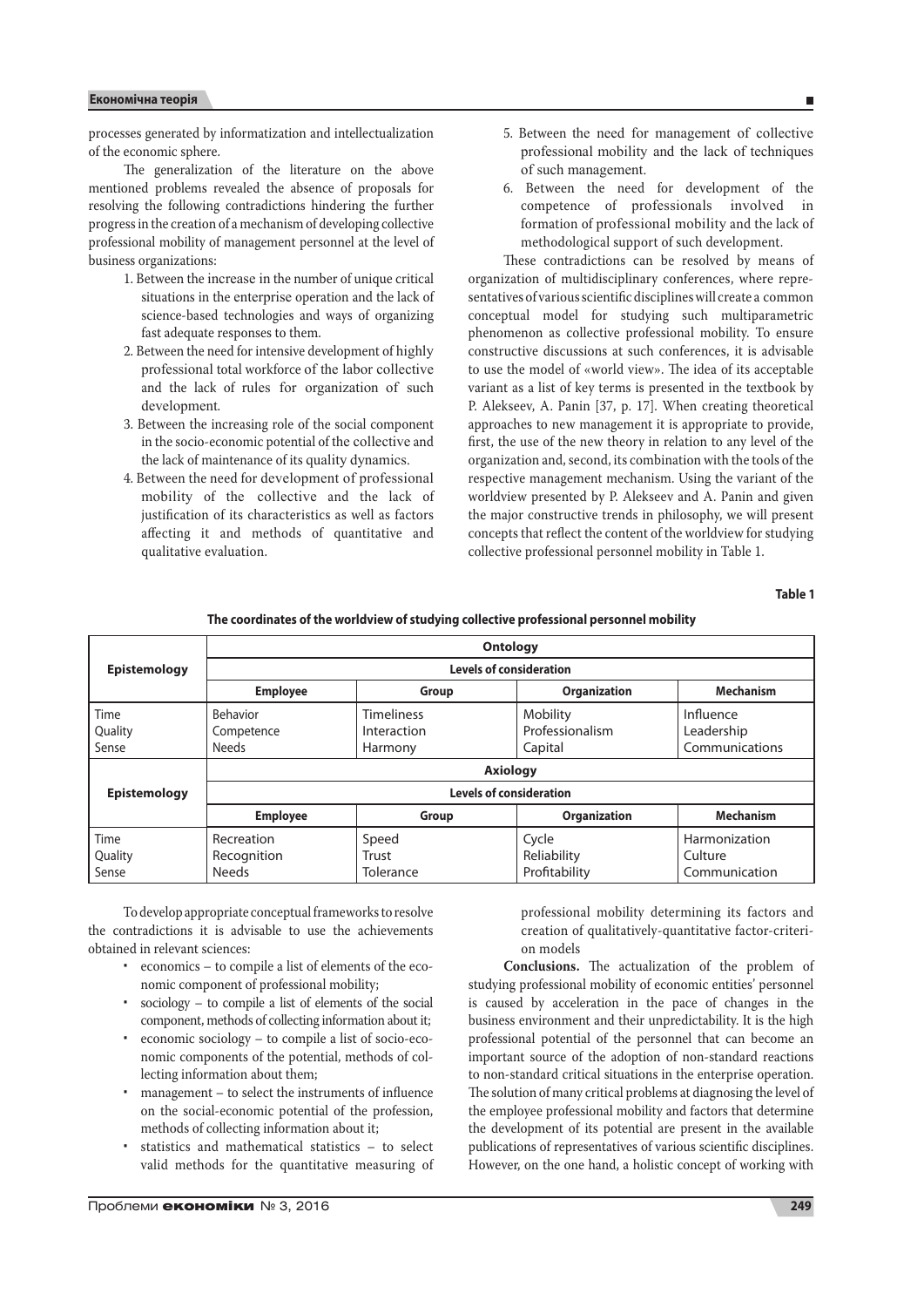this phenomenon has not been presented in science yet, on the other hand, there is a need to study the possibilities of providing professional mobility of the collective, which total workforce, ensured by the relevant professional mobility of the manager, requires scientific justification. Defining the conceptual preconditions for developing a paradigm of studying collective professional mobility, formulating project objectives of its formation and provision of the practical effectiveness will create preconditions for productive scientific discussion. The interdisciplinary nature of the problem places high demands on building the paradigm, the need to use the recommendations of the economic theory and philosophy. Since both of the science areas have problems of increasing the reliability of its recommendations, the use of the construct «world view» will provide coordination of meanings of their ideas when creating a holistic concept of studying and developing professional mobility of the collective. Further research should focus on determining the term system, the principles of studying and effective practical transformation of real situations, techniques for building factor-criterion qualitative and quantitative models of the research subject.

# **Literature**

**1.** Сорокин П. А. Социальная мобильность / П. А. Сорокин ; пер. с англ. М. В. Соколовой. – М. : Akademia ; LVS, 2005. – 460 с.

**2.** Зеер Э. Ф. Профессиональная мобильность – интегральное качество субъекта инновационной деятельности / Э. Ф. Зеер, С. А. Морозова, Э. Э. Сыманюк // Педагогическое образование в России. – 2011. – № 5. – С. 90–97.

**3.** Пілецька Л. С. Соціально-психологічні особливості професійної мобільності особистості в умовах кризи / Л. С. Пілецька // Збірник наукових праць: філософія, соціологія, психологія. – 2013. – Вип. 18, ч. 1. – С. 54–61.

**4.** Пілецька Л. С. Соціально-психологічні складові професійної мобільності особистості / Л. С. Пілецька // Актуальні проблеми психології. – 2015. – Т. 7, Вип. 38. – С. 385–395.

**5.** Вороновська Л. П. Формування професійної мобільності майбутніх фахівців комунального господарства : дис. … канд. пед. наук : 13.00.04 / Вороновська Лариса Петрівна ; Харків. нац. пед. ун-т ім. Г. С. Сковороди. – Харків, 2016. – 267 с.

**6.** Сухара І. В. Професійна мобільність як складова професійної компетентності державних службовців в екологічній сфері України / І. В. Сухара // Інвестиції: практика та досвід. – 2016. – № 4. – С. 96–99.

**7.** Міхненко Г. Е. Формування інтелектуальної мобільності майбутніх інженерів в умовах освітнього середовища технічного університету : автореф. дис. … канд. пед. наук : 13.00.04 / Міхненко Галина Едуардівна ; Нац. авіац. ун-т. – Київ, 2016. – 21 с.

**8.** Социально-профессиональная мобильность в XXI веке : сборник материалов и докладов Международной конференции (29–30 мая 2014 г., Екатеринбург) / Под ред. Г. М. Романцева, В. А. Копнова. – Екатеринбург : Изд-во Рос. гос. проф.-пед. ун-та, 2014. – 352 с.

**9.** Социально-профессиональная мобильность в XXI веке // С6орник материалов 2-й Всероссийской конференции (28– 29 мая 2015 г., Екатеринбург) / Под ред. Е. М. Дорожкина, В. А. Копнова. – Екатеринбург: ФГАОУ ВПО «Российский государственный профессионально-педагогический университет», 2015. – 352 с.

**10.** XVII Апрельская международная научная конференция по проблемам развития экономики и общества (19– 22 апреля 2016 г., Москва) [Electronic resource] // Экономическая социология. – 2016. – Май. – Т. 17, № 3. – Access mode: www.ecsoc. hse.ru

**11.** Коробко Н. В. Формування професійної мобільності майбутніх магістрів педагогіки вищої школи в умовах сталого розвитку [Electronic resource] / Н. В. Коробко // Theory and Methods of Educational Management. – 2016. – № 1 (17). – Access mode: http://umo.edu.ua/images/content/nashi\_vydanya/metod\_ upr\_osvit/v17\_16/14\_korobko.pdf

**12.** Сергеева Т. Б. Личностная и профессиональная мобильность: проблема сопряженности / Т. Б. Сергеева // Образование и наука. – 2015. – № 8 (127). – С. 81–96.

**13.** Гогленков А. М. Профессиональная мобильность в контексте концепции непрерывного образования: опыт стран Скандинавии / А. М. Гогленков // Ученые записки Российского государственного гидрометеорологического университета. – 2013. – № 32. – С. 185–192.

**14.** Малиновский П. В. Транспрофессионализм как критерий эффективности управления человеческим потенциалом [Electronic resource] / П. В. Малиновский. – Access mode : http:// prometa.ru/policy/capital/reports/3

**15.** Бек У. Общество риска. На пути к другому модерну / У. Бек ; пер. с нем. – М. : Прогресс-Традиция, 2000. – 384 с.

**16.** Рагозин Н. П. Принципы анализа «общества риска» / Н. П. Рагозин // Вісник Донецького національного університету. Сер. Б. «Гуманітарні науки». – 2011. – № 1. – С. 221–228.

**17.** Вайнер А. В. Групповая готовность к риску как фактор эффективности управленческих команд : автореф. дис. … канд. психол. наук : 19.00.05 / Вайнер Анна Владимировна ; МГУ им. М. В. Ломоносова. – М., 2008. – 30 с.

**18.** Платонова С. И. Неклассическая парадигма социального исследования в эпистемологическом контексте ХХ века / С. И. Платонова // Известия Российского государственного педагогического университета им. А. И. Герцена. – 2011. – Вып. № 127.– С. 115–120.

**19.** Кузнецова Л. Ф. Научная картина мира: структура, функции, историческая динамика : автореф. дис. … д-ра фил. наук : 09.00.01 / Кузнецова Лидия Федоровна ; Белорус. гос. ун-т. – Минск, 1993. – 24 с.

**20.** Словарь терминов и понятий по обществознанию / Авт.-сост. А. М. Лопухов. – 7-е изд., перераб. и доп. – М.: Айриспресс, 2013. – 268 с.

**21.** Краткий словарь по социологии / Под общ. ред. Д. М. Гвишиани, Н. И. Лапина ; сост. Э. М. Коржева, Н. Ф. Наумова. – М. : Политиздат, 1989. – 479 с.

**22.** Шиян Д. В. Напрями оновлення методології досліджень в економічній науці [Electronic resource] / Д. В. Шиян. – Access mode : http://www.pdaa.edu.ua/sites/default/files/nppdaa/5.1/342. pdf

**23.** Философия науки в вопросах и ответах : учеб. пособие для аспирантов / В. П. Кохановский [и др.]. – Ростов н/Д : Феникс, 2006. – 352 с.

**24.** Киричок О. Б. Філософія : підруч. для студ. вищ. навч. закл. / О. Б. Киричок. – Полтава : РВВ ПДАА, 2010. – 381 с.

**25.** Виттих В. А. Феноменологический подход к построению теории управления обществом / В. А. Виттих // Труды XII Всероссийского совещания по проблемам управления (16–19 июня 2014 г., Москва). – М.: ИПУ РАН. – С. 6182–6186.

**26.** Гейман О. А. Нелинейность экономики и неравномерность развития регионов : монография / О. А. Гейман. – Харьков : ФЛП Либуркина Л. М. ; ИД «ИНЖЭК», 2009. – 428 с.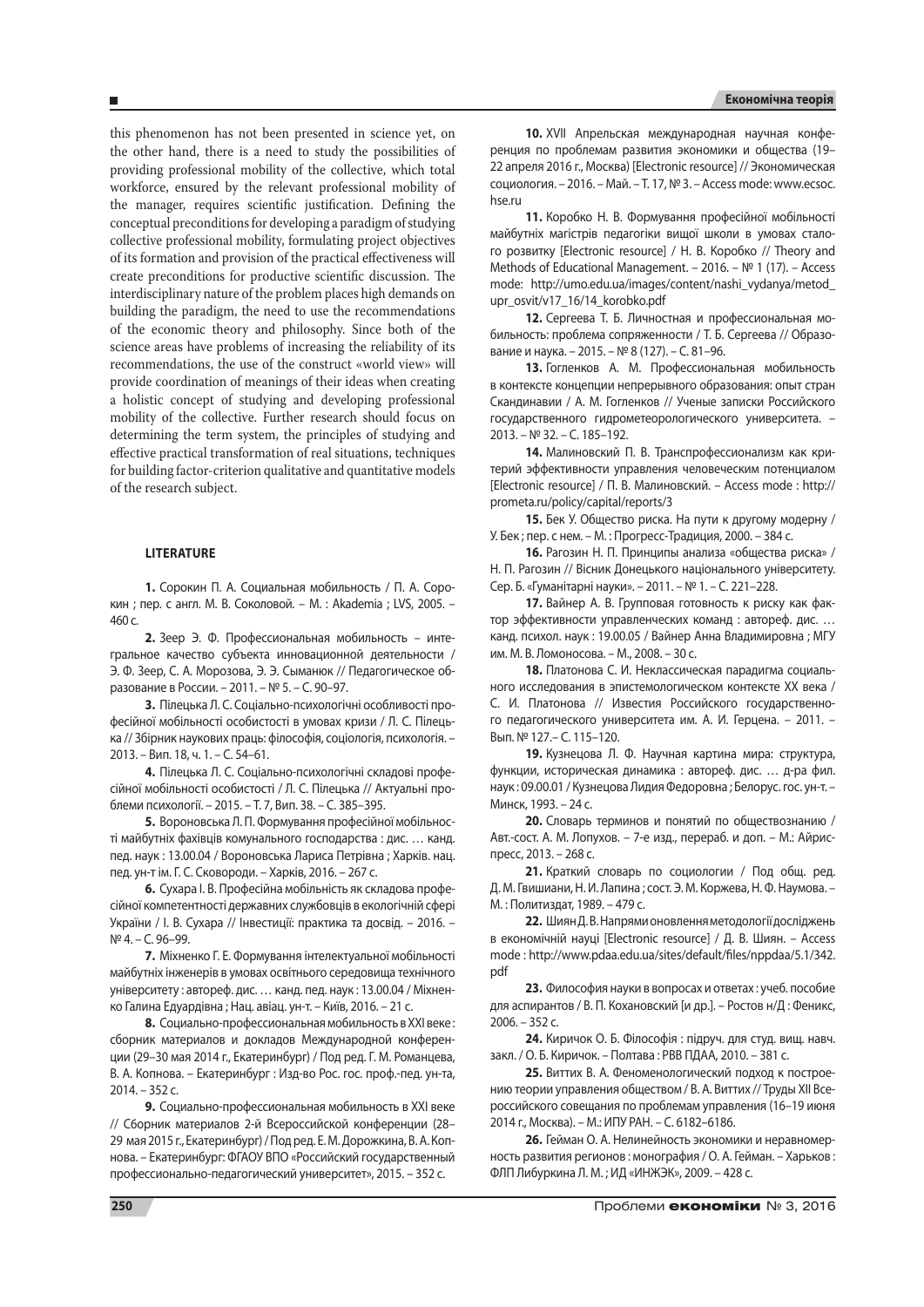**27.** Doronina M. Behavioral Economics / M. Doronina // The Research Methodology Background the Problems of Economy. – 2015. – №. 3. – P. 237–243.

**28.** Доронин А. В. Предпосылки создания культурадигмы управления поведением персонала организации / А. В. Доронин // Економіка розвитку. – 2008. – № 3. – С. 72–76.

**29.** Доронин А. В. Монографический метод. Сущность и программа использования в исследованиях поведения персонала / А. В. Доронин // Бизнес Информ. – 2009. – № 1. – С. 121–129.

**30.** Сталий людський розвиток: забезпечення справедливості : нац. доп. / Кер. авт. кол. Е. М. Лібанова ; Ін-т демографії та соц. дослідж. ім. М. В. Птухи. – Умань : Видавничо-поліграфічний центр «Візаві», 2012.– 412 с.

**31.** Парфенов А. И. Феноменологическая парадигма социального порядка / А. И. Парфенов // Известия Саратовского университета. Серия: Философия. Психология. Педагогика. – 2011. – Т. 11, вып. 4. – С. 31–35.

**32.** Полтерович В. М. Кризис экономической теории : доклад на научном семинаре Отделения экономики и ЦЭМИ РАН «Неизвестная экономика» 1997 г. [Electronic resource] / В. М. Полтерович. – Access mode : http://mpra.ub.uni-muenchen.de/22015

**33.** Залознова Ю. С. Соціоекономічний розвиток України в контексті глобальних і національних викликів : монографія / Ю. С. Залознова ; НАН України, Ін-т економіки промисловості. – Київ, 2014. – 336 с.

**34.** Швецов Ю. Г. Научная несостоятельность современной экономической теории / Ю. Г. Швецов // Проблемы современной экономики. – 2015. – № 2 (54). – С. 53–57.

**35.** Швецов Ю. Г. Духовно-нравственная несостоятельность современной экономической теории / Ю. Г. Швецов // Вестник Томского государственного университета. Экономика. – 2016. – № 2 (34). – С. 262–289.

**36.** Князев Ю. К. Об исходных предпосылках исследования современной экономики / Ю. К. Князев. – М. : Ин-т экономики РАН, 2014. – 35 с.

**37.** Алексеев П. В. Философия : учебник / П. В. Алексеев, А. В. Панин. – 3-е изд., перераб. и доп. – М. : ТК Велби ; Проспект, 2005. – 608 с.

#### **REFERENCES**

Alekseyev, P. V., and Panin, A. V. *Filosofiya* [Philosophy]. Moscow: TK Velbi; Prospekt, 2005.

Bek, U. *Obshchestvo riska. Na puti k drugomu modernu* [The risk society. On the way to another modernity]. Moscow: Progress-Traditsiya, 2000.

Doronina, M. "Behavioral Economics"*Methodology Background the Problems of Economy*, no. 3 (2015): 237-243.

Doronin, A. V. "Predposylki sozdaniya kulturadigmy upravleniya povedeniyem personala organizatsii" [Background of culturalism control the behavior of the staff of the organization]. *Ekonomika rozvytku*, no. 3 (2008): 72-76.

Doronin, A. V. "Monograficheskiy metod. Sushchnost i programma ispolzovaniya v issledovaniyakh povedeniya personala" [Monographic method. The nature and programme of use in the study of the behavior of the staff]. *Biznes Inform*, no. 1 (2009): 121- 129.

Goglenkov, A. M. "Professionalnaya mobilnost v kontekste kontseptsii nepreryvnogo obrazovaniya: opyt stran Skandinavii" [Professional mobility in the context of the concept of lifelong education: the experience of Scandinavian countries]. *Uchenyye zapiski* 

*Rossiyskogo gosudarstvennogo gidrometeorologicheskogo universiteta*, no. 32 (2013): 185-192.

Geyman, O. A. *Nelineynost ekonomiki i neravnomernost razvitiya regionov* [The nonlinearity of the economy and the uneven development of regions]. Kharkiv: FLP Liburkina L. M. ; ID «INZhEK», 2009.

Korobko, N. V. "Formuvannia profesiinoi mobilnosti maibutnikh mahistriv pedahohiky vyshchoi shkoly v umovakh staloho rozvytku" [The formation of professional mobility of future masters of pedagogy of the higher school in the context of sustainable development]. 2016 http://umo.edu.ua/images/content/nashi\_vydanya/metod\_upr\_osvit/v17\_16/14\_korobko.pdf

Kuznetsova, L. F. "Nauchnaya kartina mira: struktura, funktsii, istoricheskaya dinamika" [Scientific picture of the world: structure, function, and historical dynamics]. *avtoref. dis. … d-ra fil. nauk : 09.00.01*, 1993.

*Kratkiy slovar po sotsiologii* [A concise dictionary of sociology]. Moscow: Politizdat, 1989.

Kokhanovskiy, V. P. *Filosofiya nauki v voprosakh i otvetakh* [Philosophy of science questions and answers]. Rostov n/D. : Feniks, 2006.

Kyrychok, O. B. *Filosofiya* [Philosophy]. Poltava: RVV PDAA, 2010.

Kniazev, Yu. K. *Ob iskhodnykh predposylkakh issledovaniya sovremennoy ekonomiki* [About the basic assumptions of the study the modern economy]. Moscow: In-t ekonomiki RAN, 2014.

Lopukhov, A. M. *Slovar terminov i ponyatiy po obshchestvoznaniyu* [Dictionary of terms and concepts in social studies]. Moscow: Ayris-press, 2013.

Malinovskiy, P. V. "Transprofessionalizm kak kriteriy effektivnosti upravleniya chelovecheskim potentsialom" [Transprofessional as a criterion of efficiency of management of human potential]. http://prometa.ru/policy/capital/reports/3

Mikhnenko, H. E. "Formuvannia intelektualnoi mobilnosti maibutnikh inzheneriv v umovakh osvitnyoho seredovyshcha tekhnichnoho universytetu" [The formation of the intellectual mobility of future engineers in terms of the educational environment of technical University]. *avtoref. dys. … kand. ped. nauk : 13.00.04*, 2016.

Platonova, S. I. "Neklassicheskaya paradigma sotsialnogo issledovaniya v epistemologicheskom kontekste XX veka" [Nonclassical paradigm of social research in the epistemological context of the twentieth century]. *Izvestiya Rossiyskogo gosudarstvennogo pedagogicheskogo universiteta im. A. I. Gertsena*, no. 127 (2011): 115-120.

Piletska, L. S. "Sotsialno-psykholohichni osoblyvosti profesiinoi mobilnosti osobystosti v umovakh kryzy" [Socio-psychological features of professional mobility of personality in the conditions of crisis]. *Zbirnyk naukovykh prats: filosofiia, sotsiolohiia, psykholohiia* vol. 1, no. 18 (2013): 54-61.

Piletska, L. S. "Sotsialno-psykholohichni skladovi profesiinoi mobilnosti osobystosti" [Socio-psychological components of the professional mobility of personality]. *Aktualni problemy psykholohii* vol. 7, no. 38 (2015): 385-395.

Parfenov, A. I. "Fenomenologicheskaya paradigma sotsialnogo poryadka" [The phenomenological paradigm of the social order]. *Izvestiya Saratovskogo universiteta. Seriya «Filosofiya. Psikhologiya. Pedagogika»* vol. 11, no. 4 (2011): 31-35.

Polterovich, V. M. "Krizis ekonomicheskoy teorii : doklad na nauchnom seminare Otdeleniya ekonomiki i TsEMI RAN «Neizvestnaya ekonomika» 1997 g. " [The crisis of economic theory : report on the scientific seminar of the Department of economy and CEMI RAS «Unknown economy», 1997]. http://mpra.ub.uni-muenchen. de/22015